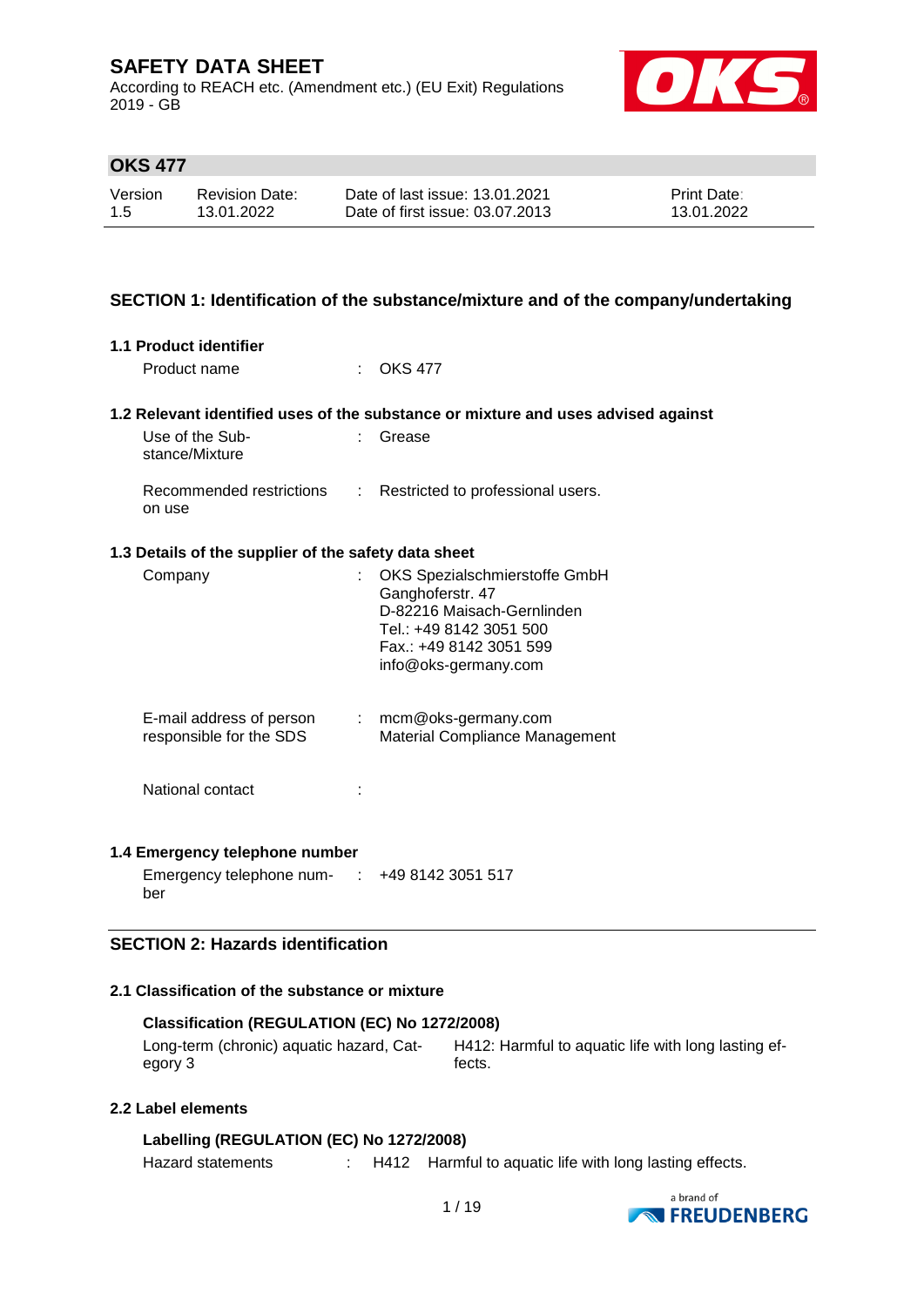According to REACH etc. (Amendment etc.) (EU Exit) Regulations 2019 - GB



### **OKS 477**

| Version | Revision Date: | Date of last issue: 13.01.2021  | <b>Print Date:</b> |
|---------|----------------|---------------------------------|--------------------|
| 1.5     | 13.01.2022     | Date of first issue: 03.07.2013 | 13.01.2022         |

Precautionary statements :

#### **Prevention:**

P273 Avoid release to the environment.

#### **2.3 Other hazards**

This substance/mixture contains no components considered to be either persistent, bioaccumulative and toxic (PBT), or very persistent and very bioaccumulative (vPvB) at levels of 0.1% or higher.

### **SECTION 3: Composition/information on ingredients**

#### **3.2 Mixtures**

Chemical nature : Synthetic hydrocarbon oil silicate

#### **Components**

| Chemical name                  | CAS-No.<br>EC-No.<br>Index-No.<br><b>Registration number</b> | Classification                                       | specific concen-<br>tration limit<br>M-Factor<br><b>Notes</b> | Concentration<br>(% w/w) |
|--------------------------------|--------------------------------------------------------------|------------------------------------------------------|---------------------------------------------------------------|--------------------------|
| ethanol                        | 64-17-5<br>200-578-6<br>603-002-00-5                         | Flam. Liq.2; H225<br>Eye Irrit.2; H319               | 50 %<br>Eye Irrit.2A,                                         | $>= 1 - < 10$            |
| 2,6-di-tert-butyl-p-<br>cresol | 128-37-0<br>204-881-4                                        | Aquatic Acute1;<br>H400<br>Aquatic Chronic1;<br>H410 | M-Factor: 1/1                                                 | $>= 0.25 - 1$            |

For explanation of abbreviations see section 16.

### **SECTION 4: First aid measures**

#### **4.1 Description of first aid measures**

If inhaled : Remove person to fresh air. If signs/symptoms continue, get medical attention. Keep patient warm and at rest.

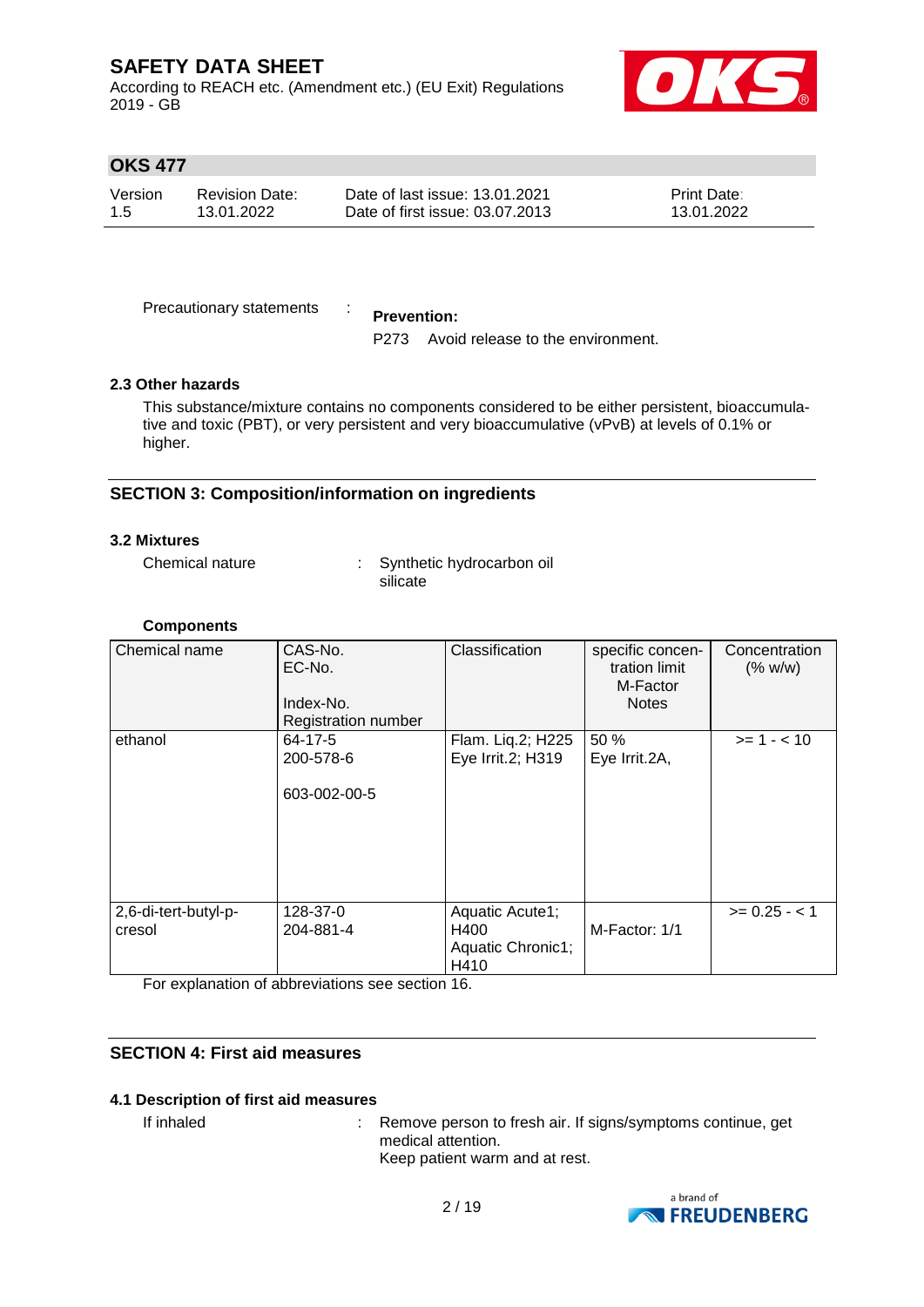According to REACH etc. (Amendment etc.) (EU Exit) Regulations 2019 - GB



# **OKS 477**

| Version<br>1.5 | <b>Revision Date:</b><br>13.01.2022     | Date of last issue: 13.01.2021<br>Date of first issue: 03.07.2013                                                                                                                                                                                          | <b>Print Date:</b><br>13.01.2022                                     |
|----------------|-----------------------------------------|------------------------------------------------------------------------------------------------------------------------------------------------------------------------------------------------------------------------------------------------------------|----------------------------------------------------------------------|
|                |                                         |                                                                                                                                                                                                                                                            |                                                                      |
|                |                                         | If unconscious, place in recovery position and seek medical<br>advice.<br>Keep respiratory tract clear.<br>tion.                                                                                                                                           | If breathing is irregular or stopped, administer artificial respira- |
|                | In case of skin contact                 | ical attention.<br>Wash off with soap and water.<br>Wash clothing before reuse.<br>Thoroughly clean shoes before reuse.                                                                                                                                    | Remove contaminated clothing. If irritation develops, get med-       |
|                | In case of eye contact                  | for at least 10 minutes.<br>If eye irritation persists, consult a specialist.                                                                                                                                                                              | Rinse immediately with plenty of water, also under the eyelids,      |
|                | If swallowed                            | Move the victim to fresh air.<br>٠.<br>If unconscious, place in recovery position and seek medical<br>advice.<br>Keep respiratory tract clear.<br>Do not induce vomiting without medical advice.<br>Never give anything by mouth to an unconscious person. |                                                                      |
|                |                                         | 4.2 Most important symptoms and effects, both acute and delayed                                                                                                                                                                                            |                                                                      |
|                | Symptoms                                | No information available.                                                                                                                                                                                                                                  |                                                                      |
| <b>Risks</b>   |                                         | None known.                                                                                                                                                                                                                                                |                                                                      |
|                |                                         | 4.3 Indication of any immediate medical attention and special treatment needed                                                                                                                                                                             |                                                                      |
|                | Treatment                               | No information available.                                                                                                                                                                                                                                  |                                                                      |
|                | <b>SECTION 5: Firefighting measures</b> |                                                                                                                                                                                                                                                            |                                                                      |

### **5.1 Extinguishing media**

| Suitable extinguishing media      | Use water spray, alcohol-resistant foam, dry chemical or car-<br>bon dioxide. |
|-----------------------------------|-------------------------------------------------------------------------------|
| Unsuitable extinguishing<br>media | : High volume water jet                                                       |

### **5.2 Special hazards arising from the substance or mixture**

| Hazardous combustion prod- : Carbon oxides |                       |
|--------------------------------------------|-----------------------|
| ucts                                       | Nitrogen oxides (NOx) |
|                                            | Metal oxides          |

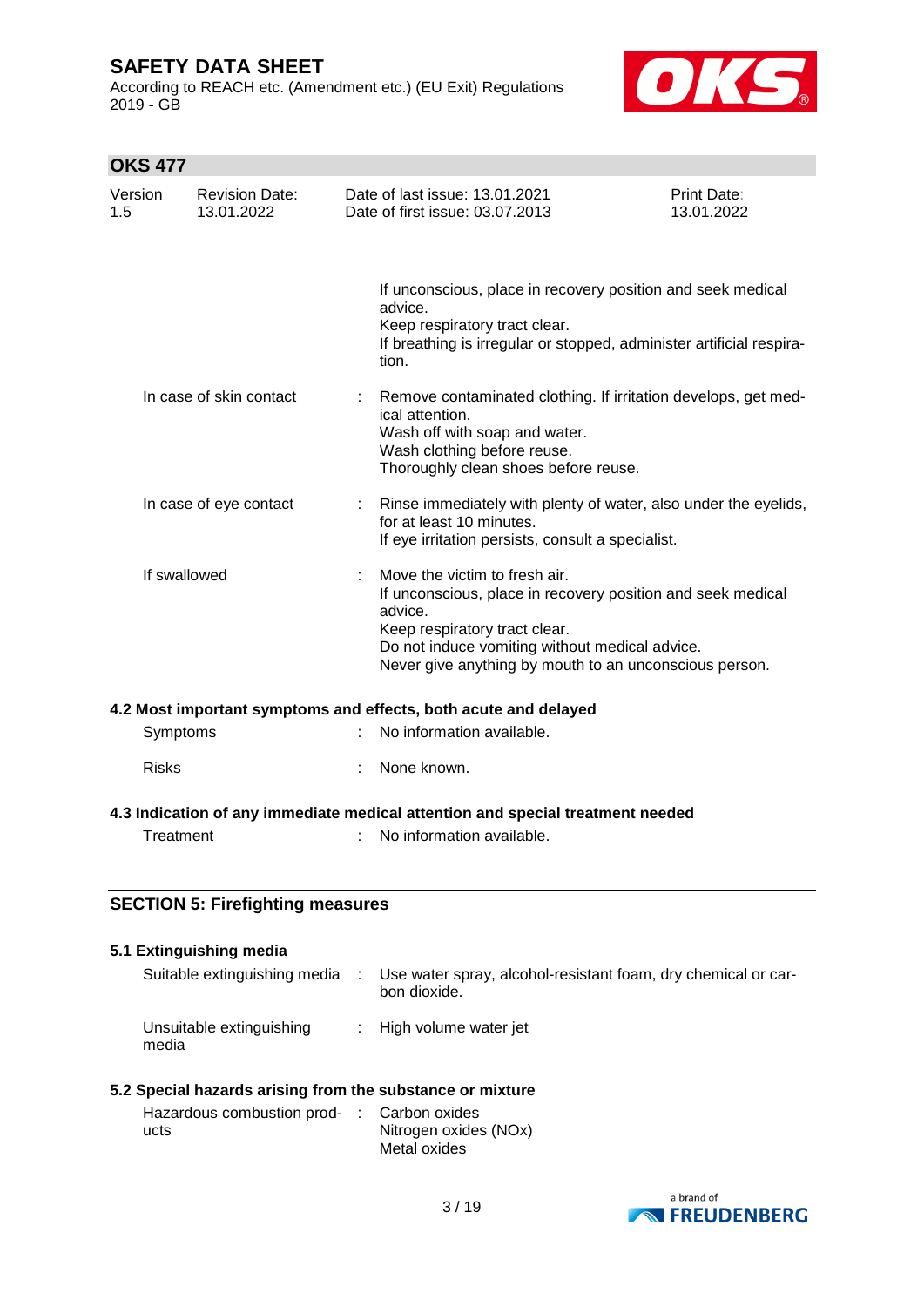According to REACH etc. (Amendment etc.) (EU Exit) Regulations 2019 - GB



### **OKS 477**

| Version | <b>Revision Date:</b> | Date of last issue: 13.01.2021  | <b>Print Date:</b> |
|---------|-----------------------|---------------------------------|--------------------|
| -1.5    | 13.01.2022            | Date of first issue: 03.07.2013 | 13.01.2022         |

#### **5.3 Advice for firefighters**

| Special protective equipment<br>for firefighters | ÷ | In the event of fire, wear self-contained breathing apparatus.<br>Use personal protective equipment. Exposure to decomposi-<br>tion products may be a hazard to health. |
|--------------------------------------------------|---|-------------------------------------------------------------------------------------------------------------------------------------------------------------------------|
| Further information                              |   | : Standard procedure for chemical fires.<br>Collect contaminated fire extinguishing water separately. This<br>must not be discharged into drains.                       |

#### **SECTION 6: Accidental release measures**

#### **6.1 Personal precautions, protective equipment and emergency procedures**

| Personal precautions | Evacuate personnel to safe areas.<br>Use the indicated respiratory protection if the occupational<br>exposure limit is exceeded and/or in case of product release<br>(dust).<br>Do not breathe vapours, aerosols.<br>Refer to protective measures listed in sections 7 and 8. |
|----------------------|-------------------------------------------------------------------------------------------------------------------------------------------------------------------------------------------------------------------------------------------------------------------------------|
|                      |                                                                                                                                                                                                                                                                               |

#### **6.2 Environmental precautions**

| Environmental precautions |  | : Do not allow contact with soil, surface or ground water.<br>If the product contaminates rivers and lakes or drains inform<br>respective authorities. |
|---------------------------|--|--------------------------------------------------------------------------------------------------------------------------------------------------------|
|---------------------------|--|--------------------------------------------------------------------------------------------------------------------------------------------------------|

#### **6.3 Methods and material for containment and cleaning up**

| Methods for cleaning up | : Clean up promptly by sweeping or vacuum.        |
|-------------------------|---------------------------------------------------|
|                         | Keep in suitable, closed containers for disposal. |

### **6.4 Reference to other sections**

For personal protection see section 8.

#### **SECTION 7: Handling and storage**

#### **7.1 Precautions for safe handling**

| Advice on safe handling | : Avoid contact with skin and eyes.                           |
|-------------------------|---------------------------------------------------------------|
|                         | For personal protection see section 8.                        |
|                         | Smoking, eating and drinking should be prohibited in the ap-  |
|                         | plication area.                                               |
|                         | Wash hands and face before breaks and immediately after       |
|                         | handling the product.                                         |
|                         | Do not ingest.                                                |
|                         | Do not repack.                                                |
|                         | These safety instructions also apply to empty packaging which |

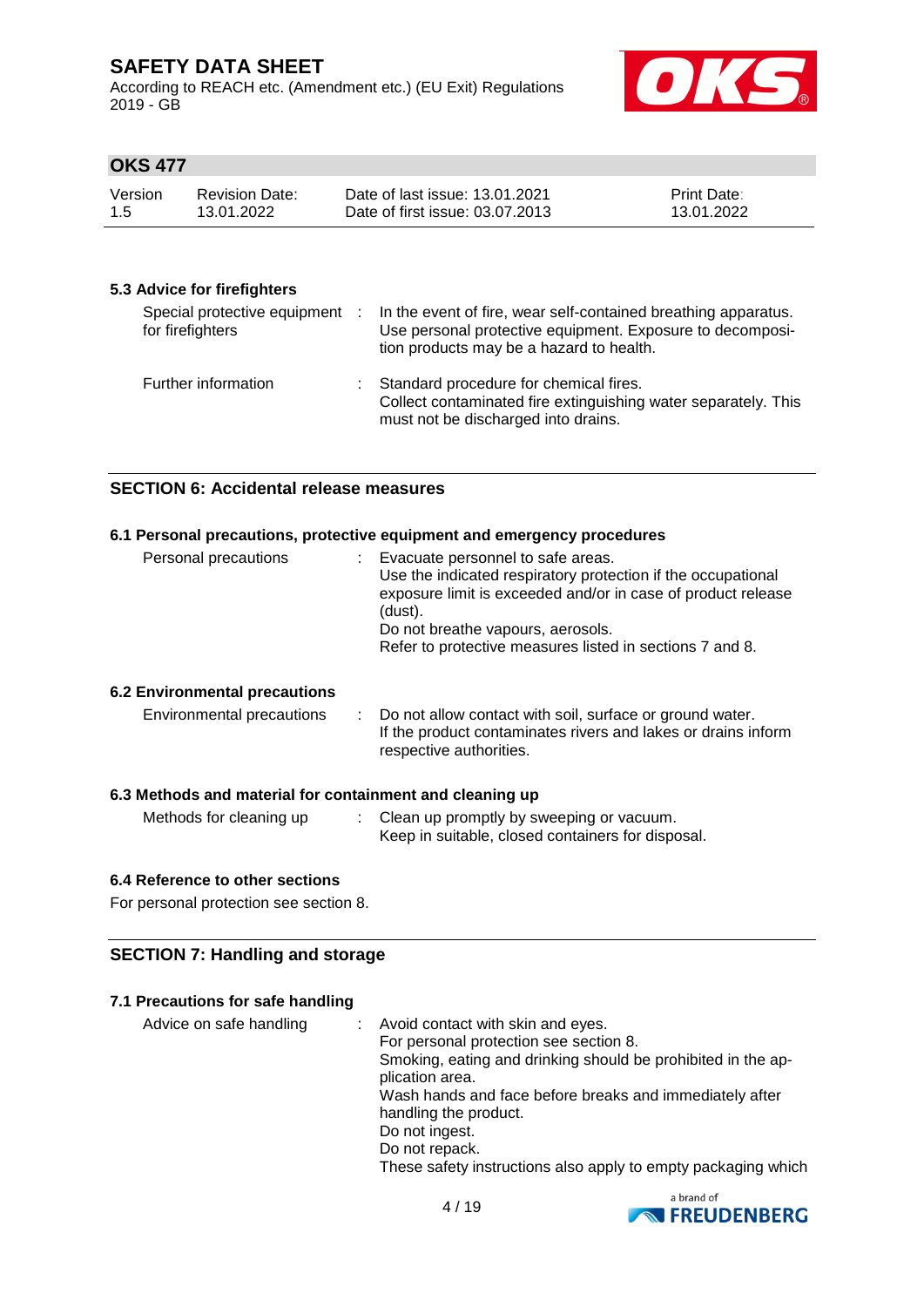According to REACH etc. (Amendment etc.) (EU Exit) Regulations 2019 - GB



## **OKS 477**

| Version<br>1.5 | <b>Revision Date:</b><br>13.01.2022              |    | Date of last issue: 13.01.2021<br>Date of first issue: 03.07.2013                                                                                                                                                                                                                                                              | Print Date:<br>13.01.2022 |
|----------------|--------------------------------------------------|----|--------------------------------------------------------------------------------------------------------------------------------------------------------------------------------------------------------------------------------------------------------------------------------------------------------------------------------|---------------------------|
|                |                                                  |    |                                                                                                                                                                                                                                                                                                                                |                           |
|                |                                                  |    | may still contain product residues.<br>Keep container closed when not in use.                                                                                                                                                                                                                                                  |                           |
|                | Hygiene measures                                 |    | : Wash face, hands and any exposed skin thoroughly after<br>handling.                                                                                                                                                                                                                                                          |                           |
|                |                                                  |    | 7.2 Conditions for safe storage, including any incompatibilities                                                                                                                                                                                                                                                               |                           |
|                | Requirements for storage<br>areas and containers | ÷. | Store in original container. Keep container closed when not in<br>use. Keep in a dry, cool and well-ventilated place. Containers<br>which are opened must be carefully resealed and kept upright<br>to prevent leakage. Store in accordance with the particular<br>national regulations. Keep in properly labelled containers. |                           |
|                | 7.3 Specific end use(s)                          |    |                                                                                                                                                                                                                                                                                                                                |                           |
|                | Specific use(s)                                  |    | Specific instructions for handling, not required.                                                                                                                                                                                                                                                                              |                           |

### **SECTION 8: Exposure controls/personal protection**

#### **8.1 Control parameters**

#### **Occupational Exposure Limits**

| Components                     | CAS-No.  | Value type (Form<br>of exposure) | Control parameters       | <b>Basis</b>                  |
|--------------------------------|----------|----------------------------------|--------------------------|-------------------------------|
| ethanol                        | 64-17-5  | TWA                              | 1,000 ppm<br>1,920 mg/m3 | GB EH40<br>$(2005 - 04 - 06)$ |
| 2,6-di-tert-butyl-p-<br>cresol | 128-37-0 | TWA                              | $10 \text{ mg/m}$        | GB EH40<br>$(2005 - 04 - 06)$ |

#### **Derived No Effect Level (DNEL) according to Regulation (EC) No. 1907/2006:**

| Substance name                 | End Use        | <b>Exposure routes</b> | Potential health ef-<br>fects | Value        |
|--------------------------------|----------------|------------------------|-------------------------------|--------------|
| ethanol                        | Industrial use | Inhalation             | Acute systemic ef-<br>fects   | 1900 mg/m3   |
|                                | Industrial use | Inhalation             | Long-term systemic<br>effects | 950 mg/m3    |
|                                | Industrial use | Skin contact           | Long-term systemic<br>effects | 343 mg/kg    |
| 2,6-di-tert-butyl-p-<br>cresol | Workers        | Inhalation             | Long-term systemic<br>effects | 1.76 $mg/m3$ |
|                                | Workers        | Skin contact           | Long-term systemic<br>effects | $0.5$ mg/kg  |

#### **Predicted No Effect Concentration (PNEC) according to Regulation (EC) No. 1907/2006:**

| Substance name | Environmental Compartment | Value        |
|----------------|---------------------------|--------------|
| ethanol        | Fresh water               | ma/l<br>0.96 |

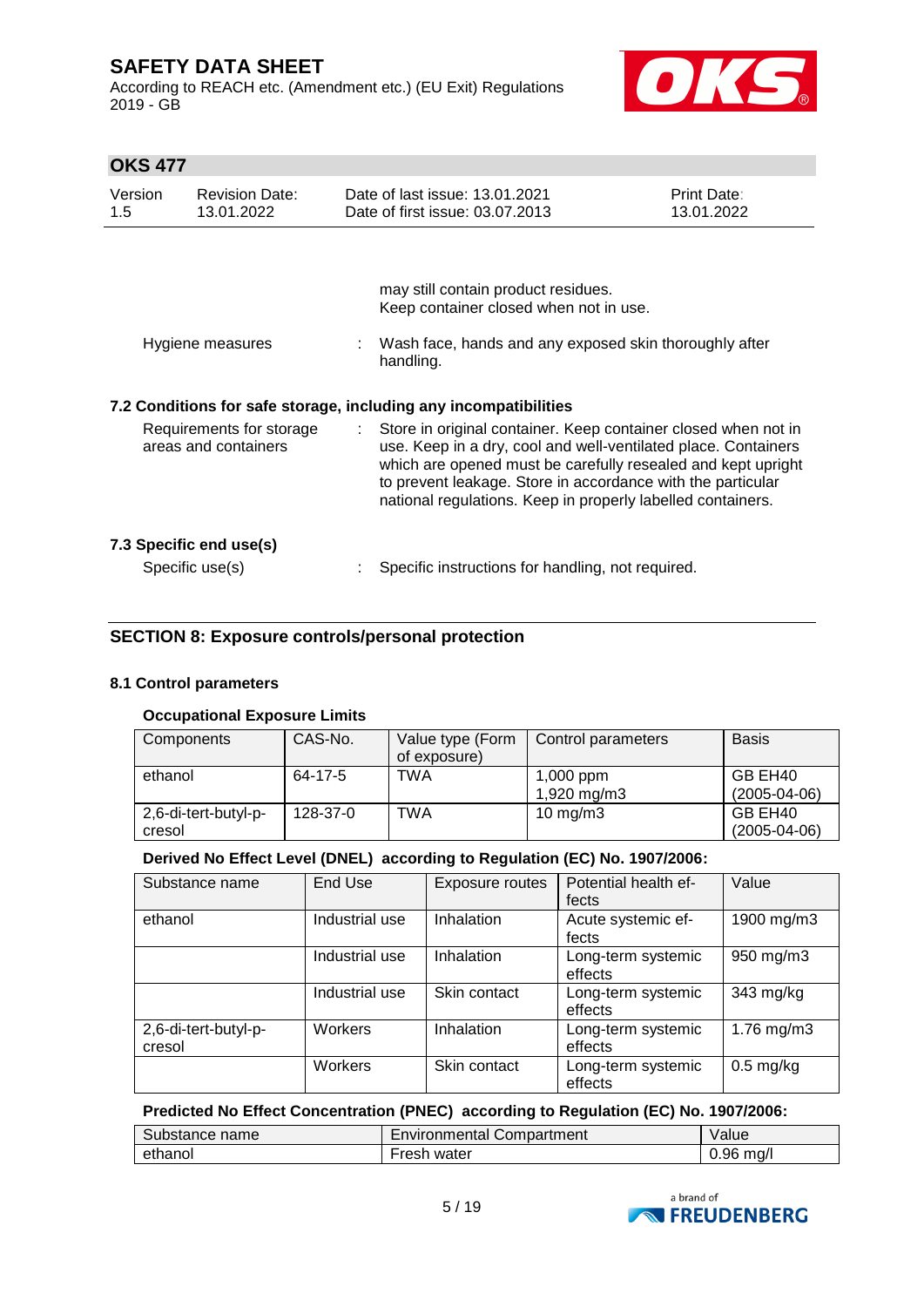According to REACH etc. (Amendment etc.) (EU Exit) Regulations 2019 - GB



# **OKS 477**

| Version | <b>Revision Date:</b> | Date of last issue: 13.01.2021  | <b>Print Date:</b> |
|---------|-----------------------|---------------------------------|--------------------|
| 1.5     | 13.01.2022            | Date of first issue: 03.07.2013 | 13.01.2022         |

|                            | Marine water                              | $0.79$ mg/l     |
|----------------------------|-------------------------------------------|-----------------|
|                            | Intermittent use/release                  | 2.75 mg/l       |
|                            | Microbiological Activity in Sewage Treat- | 580 mg/l        |
|                            | ment Systems                              |                 |
|                            | Fresh water sediment                      | $3.6$ mg/kg     |
|                            | Soil                                      | $0.63$ mg/kg    |
| 2,6-di-tert-butyl-p-cresol | Fresh water                               | $0.199 \mu g/l$ |
|                            | Marine water                              | $0.02 \mu g/l$  |
|                            | Intermittent use/release                  | $1.99 \mu g/l$  |
|                            | Microbiological Activity in Sewage Treat- | $0.17$ mg/l     |
|                            | ment Systems                              |                 |
|                            | Fresh water sediment                      | 0.0996 mg/kg    |
|                            | Marine sediment                           | 0.00996 mg/kg   |
|                            | Soil                                      | 0.04769 mg/kg   |
|                            | Oral                                      | 8.33 mg/kg      |

#### **8.2 Exposure controls**

| <b>Engineering measures</b>                                           |                                                                                                                                                                                                                                                                                                                                                                              |  |  |  |  |
|-----------------------------------------------------------------------|------------------------------------------------------------------------------------------------------------------------------------------------------------------------------------------------------------------------------------------------------------------------------------------------------------------------------------------------------------------------------|--|--|--|--|
| none                                                                  |                                                                                                                                                                                                                                                                                                                                                                              |  |  |  |  |
| Personal protective equipment                                         |                                                                                                                                                                                                                                                                                                                                                                              |  |  |  |  |
| Eye protection                                                        | Safety glasses with side-shields                                                                                                                                                                                                                                                                                                                                             |  |  |  |  |
| Hand protection<br>Material<br>Break through time<br>Protective index | Nitrile rubber<br>$:$ > 10 min<br>$\therefore$ Class 1                                                                                                                                                                                                                                                                                                                       |  |  |  |  |
| Remarks<br>÷.                                                         | For prolonged or repeated contact use protective gloves. The<br>break through time depends amongst other things on the<br>material, the thickness and the type of glove and therefore<br>has to be measured for each case.<br>The selected protective gloves have to satisfy the specifica-<br>tions of Regulation (EU) 2016/425 and the standard EN 374<br>derived from it. |  |  |  |  |
| Respiratory protection                                                | Not required; except in case of aerosol formation.                                                                                                                                                                                                                                                                                                                           |  |  |  |  |
| Filter type                                                           | Filter type P                                                                                                                                                                                                                                                                                                                                                                |  |  |  |  |
| Protective measures<br>÷.                                             | The type of protective equipment must be selected according<br>to the concentration and amount of the dangerous substance<br>at the specific workplace.<br>Choose body protection in relation to its type, to the concen-<br>tration and amount of dangerous substances, and to the spe-<br>cific work-place.                                                                |  |  |  |  |

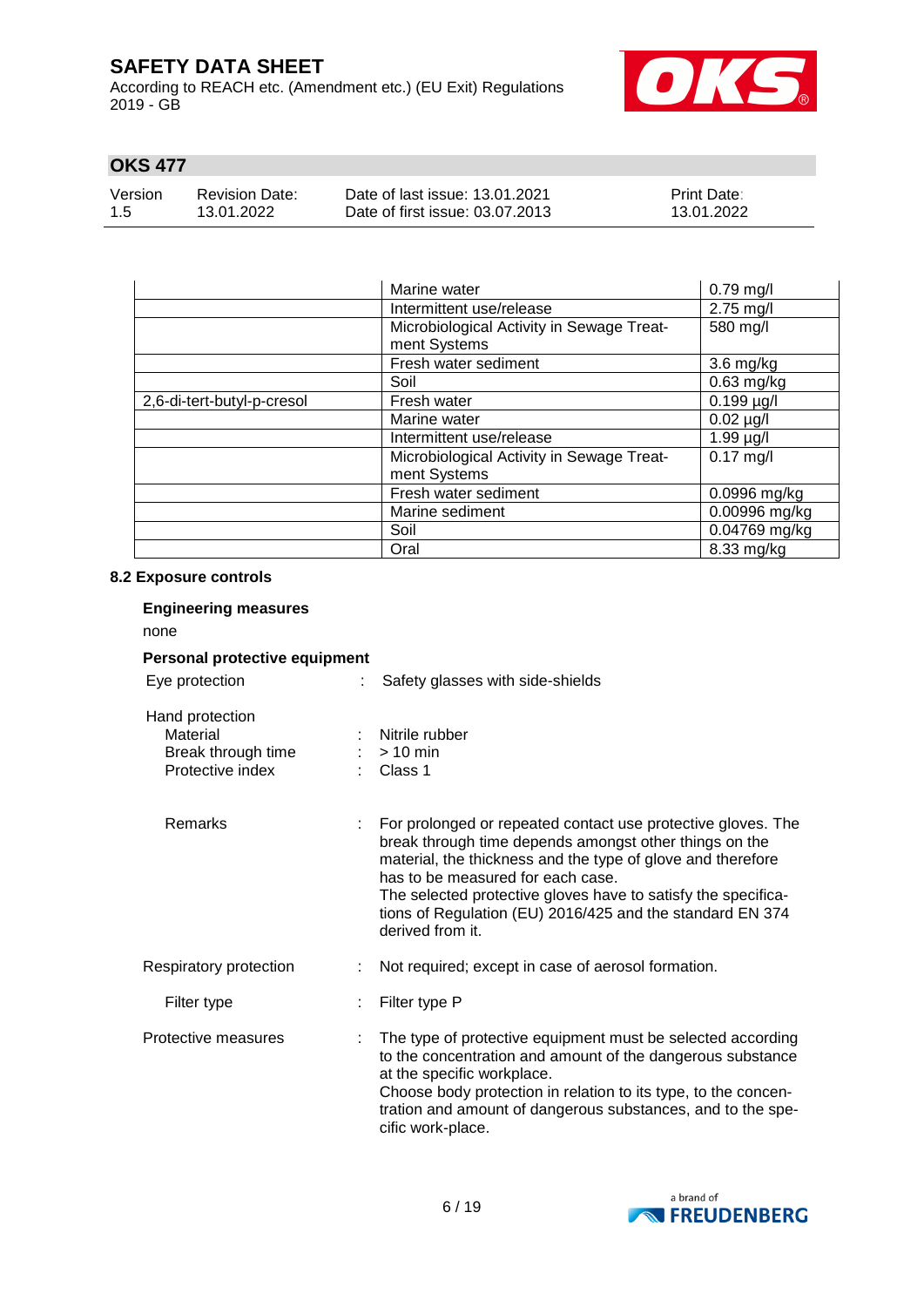According to REACH etc. (Amendment etc.) (EU Exit) Regulations 2019 - GB



# **OKS 477**

| Version | Revision Date: | Date of last issue: 13.01.2021  | <b>Print Date:</b> |
|---------|----------------|---------------------------------|--------------------|
| 1.5     | 13.01.2022     | Date of first issue: 03.07.2013 | 13.01.2022         |

### **SECTION 9: Physical and chemical properties**

| 9.1 Information on basic physical and chemical properties               |                               |                                                                      |  |
|-------------------------------------------------------------------------|-------------------------------|----------------------------------------------------------------------|--|
| Appearance                                                              |                               | paste                                                                |  |
| Colour                                                                  |                               | beige                                                                |  |
| Odour                                                                   |                               | characteristic                                                       |  |
| <b>Odour Threshold</b>                                                  | ÷.                            | No data available                                                    |  |
| pH                                                                      |                               | Not applicable                                                       |  |
| Melting point/range                                                     |                               | : No data available                                                  |  |
| Boiling point/boiling range                                             |                               | : No data available                                                  |  |
| Flash point                                                             | ÷.                            | Not applicable                                                       |  |
| Evaporation rate                                                        |                               | No data available                                                    |  |
| Flammability (solid, gas)                                               | $\mathcal{I}^{\mathcal{I}}$ . | <b>Combustible Solids</b>                                            |  |
| Upper explosion limit / Upper :<br>flammability limit                   |                               | No data available                                                    |  |
| Lower explosion limit / Lower : No data available<br>flammability limit |                               |                                                                      |  |
| Vapour pressure                                                         | $\mathcal{L}_{\mathrm{max}}$  | < 0.001 hPa (20 $^{\circ}$ C)                                        |  |
| Relative vapour density                                                 | ÷.                            | No data available                                                    |  |
| Relative density                                                        | ÷.                            | 0.91(20 °C)<br>Reference substance: Water<br>The value is calculated |  |
| Density                                                                 |                               | : $0.91$ g/cm3<br>(20 °C)                                            |  |
| <b>Bulk density</b>                                                     |                               | No data available                                                    |  |
| Solubility(ies)<br>Water solubility                                     | ÷                             | insoluble                                                            |  |
| Solubility in other solvents                                            | ÷                             | No data available                                                    |  |

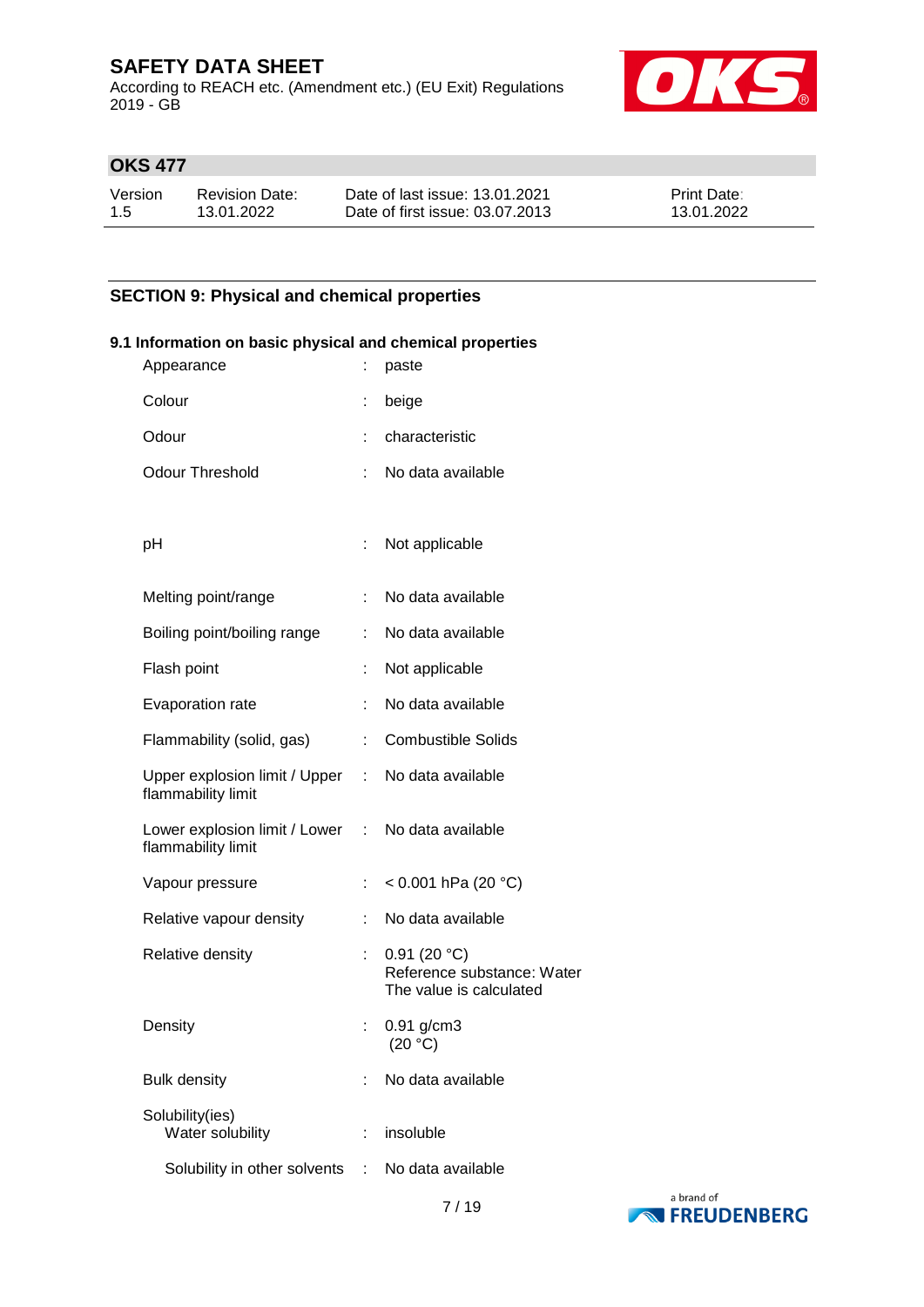According to REACH etc. (Amendment etc.) (EU Exit) Regulations 2019 - GB



# **OKS 477**

| Version | <b>Revision Date:</b> | Date of last issue: 13.01.2021  | <b>Print Date:</b> |
|---------|-----------------------|---------------------------------|--------------------|
| -1.5    | 13.01.2022            | Date of first issue: 03.07.2013 | 13.01.2022         |

| Partition coefficient: n-<br>octanol/water |                             | No data available |
|--------------------------------------------|-----------------------------|-------------------|
| Auto-ignition temperature                  | $\mathcal{F}_{\mathcal{A}}$ | No data available |
| Decomposition temperature                  | t.                          | No data available |
| Viscosity<br>Viscosity, dynamic            | t.                          | No data available |
| Viscosity, kinematic                       | t.                          | Not applicable    |
| Explosive properties                       | t.                          | Not explosive     |
| Oxidizing properties                       | $\sim$                      | No data available |
| 9.2 Other information                      |                             |                   |
| Sublimation point                          | ٠                           | No data available |
| Self-ignition                              |                             | No data available |

### **SECTION 10: Stability and reactivity**

| <b>10.1 Reactivity</b><br>No hazards to be specially mentioned.   |                                                             |
|-------------------------------------------------------------------|-------------------------------------------------------------|
| <b>10.2 Chemical stability</b><br>Stable under normal conditions. |                                                             |
| 10.3 Possibility of hazardous reactions                           |                                                             |
| Hazardous reactions                                               | No dangerous reaction known under conditions of normal use. |
| 10.4 Conditions to avoid                                          |                                                             |
| Conditions to avoid                                               | : No conditions to be specially mentioned.                  |
| 10.5 Incompatible materials                                       |                                                             |
| Materials to avoid                                                | : No materials to be especially mentioned.                  |
| 10.6 Hazardous decomposition products                             |                                                             |

No decomposition if stored and applied as directed.

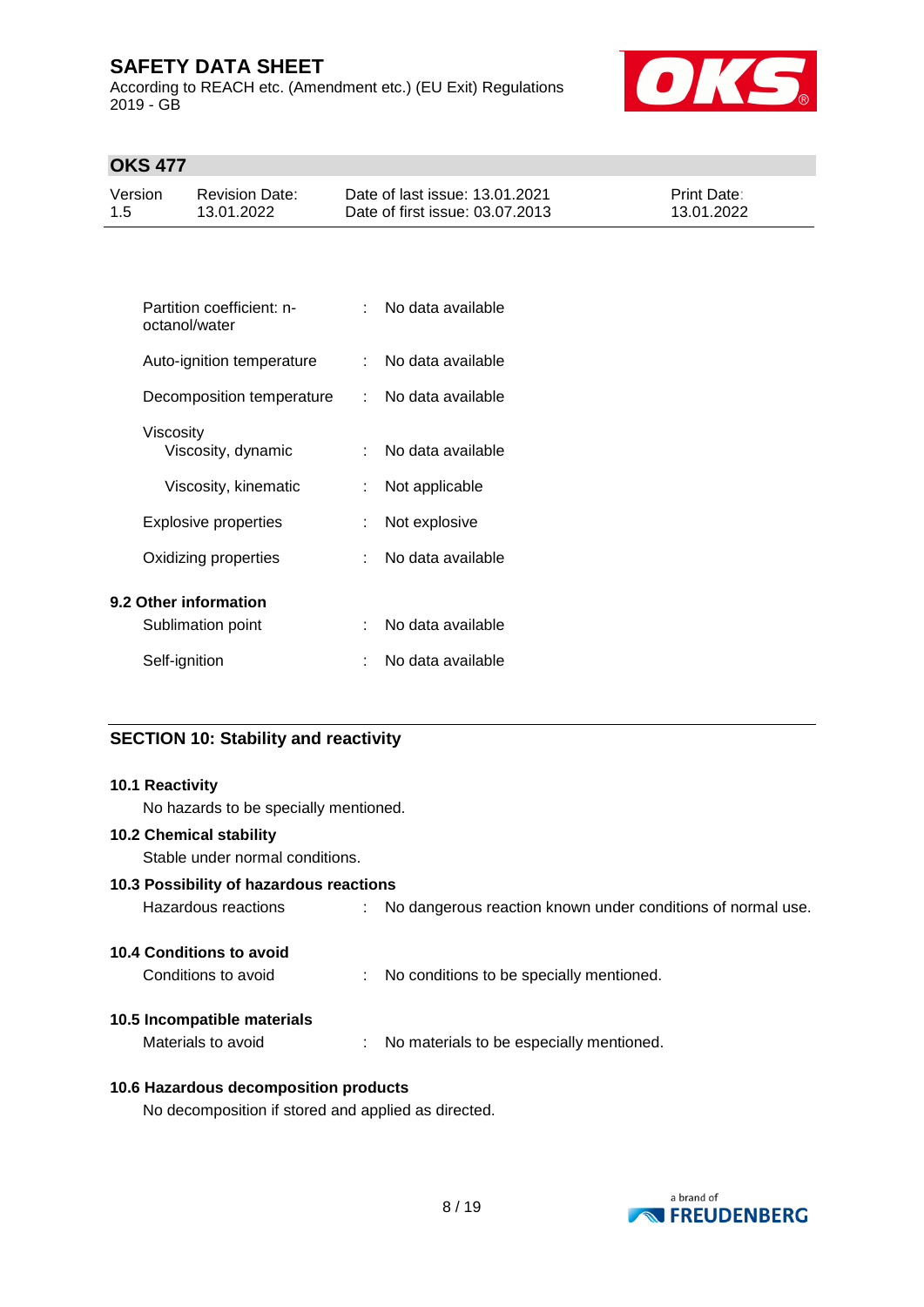According to REACH etc. (Amendment etc.) (EU Exit) Regulations 2019 - GB



# **OKS 477**

| Version | <b>Revision Date:</b> |
|---------|-----------------------|
| 1.5     | 13.01.2022            |

Date of last issue: 13.01.2021 Date of first issue: 03.07.2013 Print Date: 13.01.2022

# **SECTION 11: Toxicological information**

### **11.1 Information on toxicological effects**

| <b>Acute toxicity</b>            |   |                                                                                                              |
|----------------------------------|---|--------------------------------------------------------------------------------------------------------------|
| Product:                         |   |                                                                                                              |
| Acute oral toxicity              |   | : Remarks: This information is not available.                                                                |
| Acute inhalation toxicity        |   | : Remarks: This information is not available.                                                                |
| Acute dermal toxicity            |   | : Remarks: This information is not available.                                                                |
| Components:                      |   |                                                                                                              |
| ethanol:                         |   |                                                                                                              |
| Acute oral toxicity              |   | LD50 (Rat): 10,470 mg/kg<br>Method: OECD Test Guideline 401                                                  |
| Acute inhalation toxicity        |   | : LC50 (Rat): 124.7 mg/l<br>Exposure time: 4 h<br>Test atmosphere: vapour<br>Method: OECD Test Guideline 403 |
| 2,6-di-tert-butyl-p-cresol:      |   |                                                                                                              |
| Acute oral toxicity              |   | : LD50 (Rat): $>$ 5,000 mg/kg<br>Method: OECD Test Guideline 401                                             |
| Acute dermal toxicity            |   | : LD50 (Rat): $> 5,000$ mg/kg<br>Method: OECD Test Guideline 402                                             |
| <b>Skin corrosion/irritation</b> |   |                                                                                                              |
| <b>Product:</b>                  |   |                                                                                                              |
| Remarks                          | ÷ | This information is not available.                                                                           |
| Components:                      |   |                                                                                                              |
| ethanol:                         |   |                                                                                                              |
| Species                          |   | Rabbit                                                                                                       |
| Assessment<br>Method             |   | No skin irritation<br><b>OECD Test Guideline 404</b>                                                         |
| Result                           |   | No skin irritation                                                                                           |
| 2,6-di-tert-butyl-p-cresol:      |   |                                                                                                              |
| <b>Species</b>                   |   | Rabbit                                                                                                       |

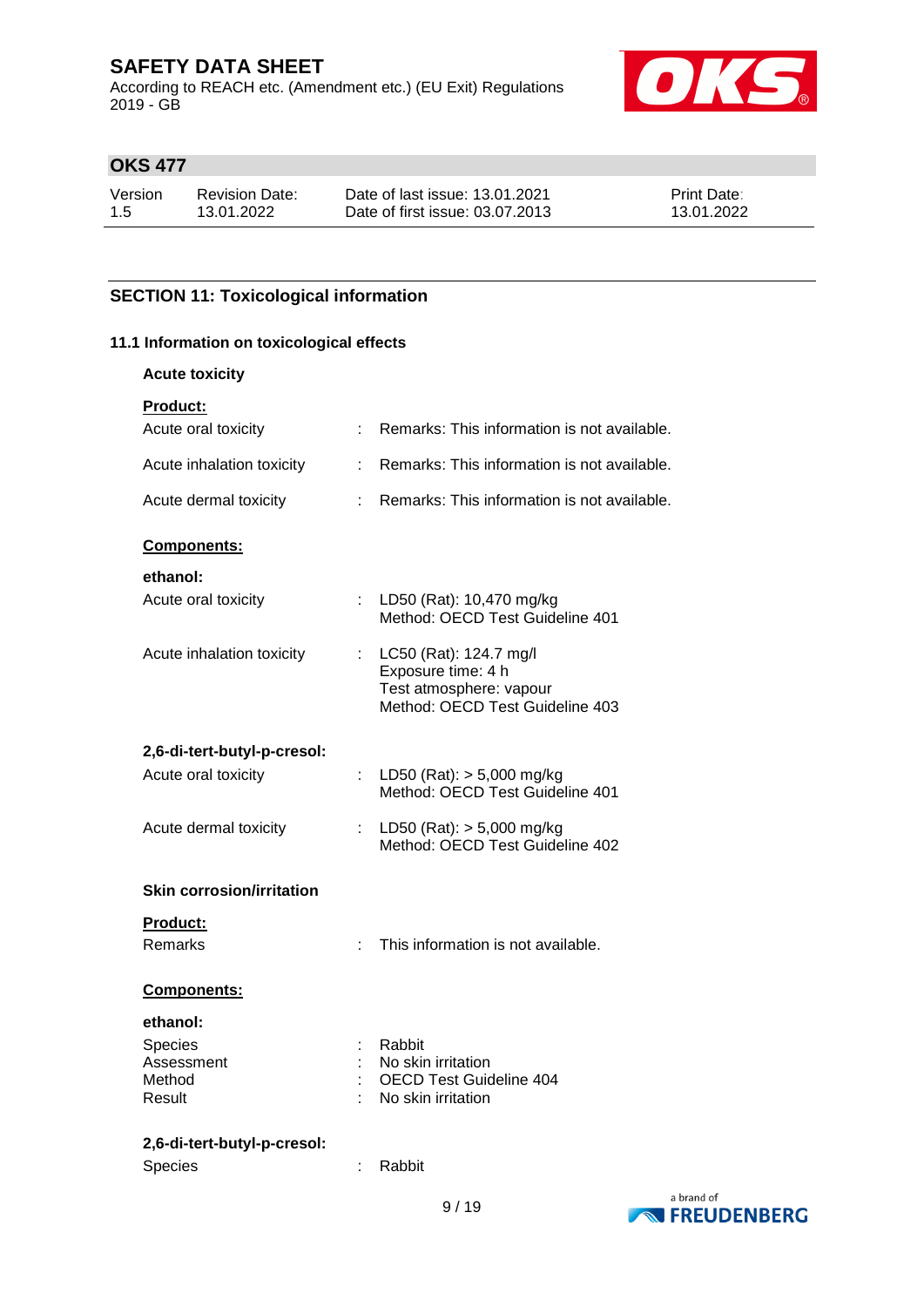According to REACH etc. (Amendment etc.) (EU Exit) Regulations 2019 - GB



# **OKS 477**

| Version | <b>Revision Date:</b> | Date of last issue: 13.01.2021  | <b>Print Date:</b> |
|---------|-----------------------|---------------------------------|--------------------|
| 1.5     | 13.01.2022            | Date of first issue: 03.07.2013 | 13.01.2022         |
|         |                       |                                 |                    |

| Assessment | No skin irritation |
|------------|--------------------|
| Result     | No skin irritation |

#### **Serious eye damage/eye irritation**

### **Product:**

Remarks : This information is not available.

#### **Components:**

#### **ethanol:**

| <b>Species</b> | : Rabbit                  |
|----------------|---------------------------|
| Assessment     | $:$ Irritating to eyes.   |
| Method         | : OECD Test Guideline 405 |
| Result         | $:$ Irritating to eyes.   |

#### **2,6-di-tert-butyl-p-cresol:**

| <b>Species</b> | : Rabbit            |
|----------------|---------------------|
| Assessment     | : No eye irritation |
| Method         | : Draize Test       |
| Result         | : No eye irritation |

#### **Respiratory or skin sensitisation**

#### **Product:**

Remarks : This information is not available.

#### **Components:**

#### **ethanol:**

| <b>Species</b> | : Mouse                              |
|----------------|--------------------------------------|
| Assessment     | : Does not cause skin sensitisation. |
| Method         | : OECD Test Guideline 429            |
| Result         | : Does not cause skin sensitisation. |

#### **2,6-di-tert-butyl-p-cresol:**

| <b>Species</b> | : Humans                             |
|----------------|--------------------------------------|
| Assessment     | : Does not cause skin sensitisation. |
| Result         | : Does not cause skin sensitisation. |

#### **Germ cell mutagenicity**

#### **Product:**

| Genotoxicity in vitro | : Remarks: No data available |
|-----------------------|------------------------------|
| Genotoxicity in vivo  | : Remarks: No data available |

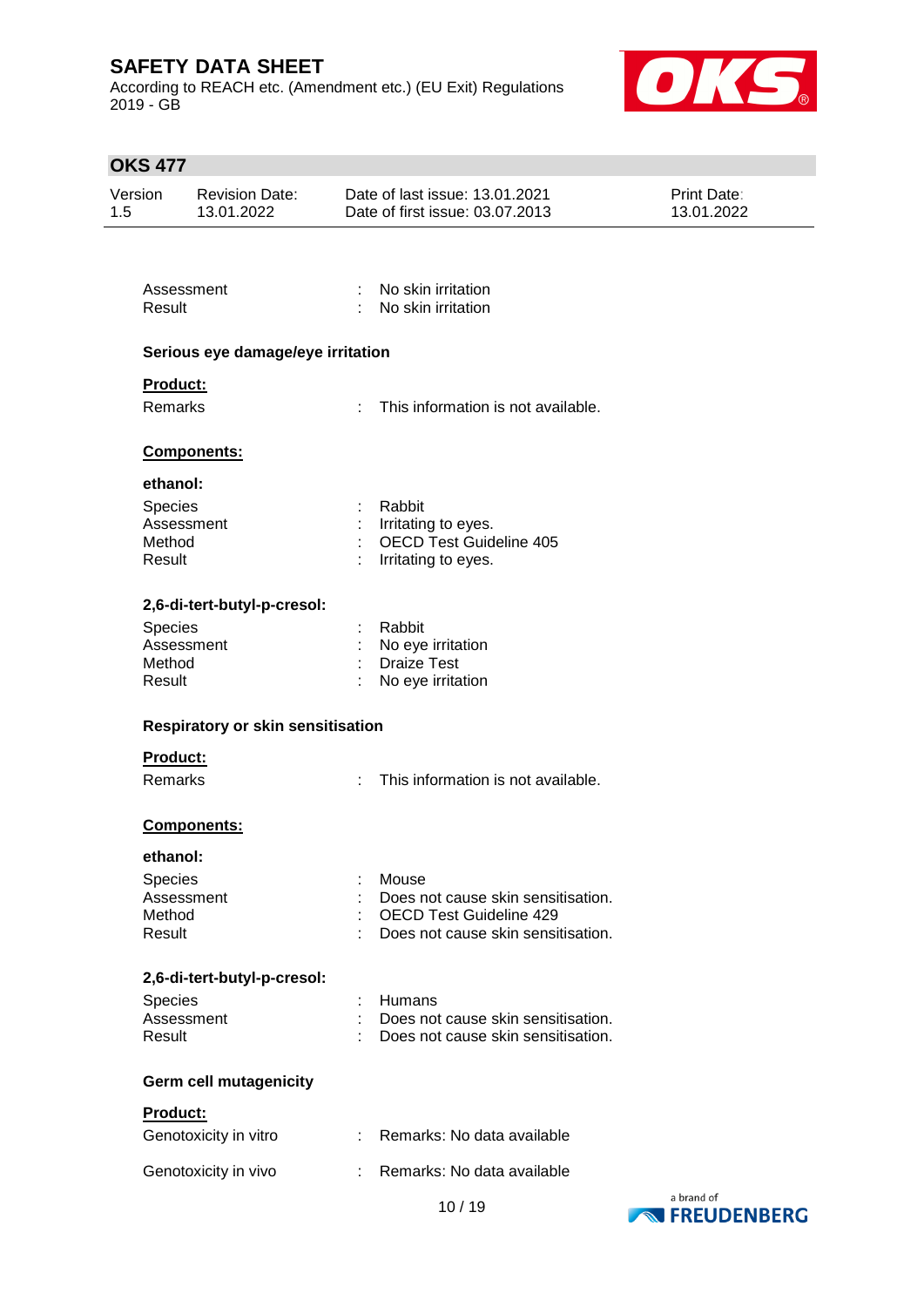According to REACH etc. (Amendment etc.) (EU Exit) Regulations 2019 - GB



### **OKS 477**

| Version | Revision Date: | Date of last issue: 13.01.2021  | <b>Print Date:</b> |
|---------|----------------|---------------------------------|--------------------|
| 1.5     | 13.01.2022     | Date of first issue: 03.07.2013 | 13.01.2022         |

# **Components: ethanol:** Genotoxicity in vitro : Test Type: Ames test Metabolic activation: with and without metabolic activation Method: OECD Test Guideline 471 Result: negative Genotoxicity in vivo : Test Type: In vivo micronucleus test Species: Mouse Result: negative **2,6-di-tert-butyl-p-cresol:** Genotoxicity in vitro : Test Type: Ames test Result: negative Remarks: In vitro tests did not show mutagenic effects Genotoxicity in vivo : Test Type: In vivo micronucleus test Result: negative Germ cell mutagenicity- Assessment : Tests on bacterial or mammalian cell cultures did not show mutagenic effects. **Carcinogenicity Product:** Remarks : No data available Carcinogenicity - Assessment : Not classifiable as a human carcinogen. **Reproductive toxicity Product:** Effects on fertility : Remarks: No data available Effects on foetal development : Remarks: No data available **Components: 2,6-di-tert-butyl-p-cresol:** Reproductive toxicity - As-: No toxicity to reproductionsessment

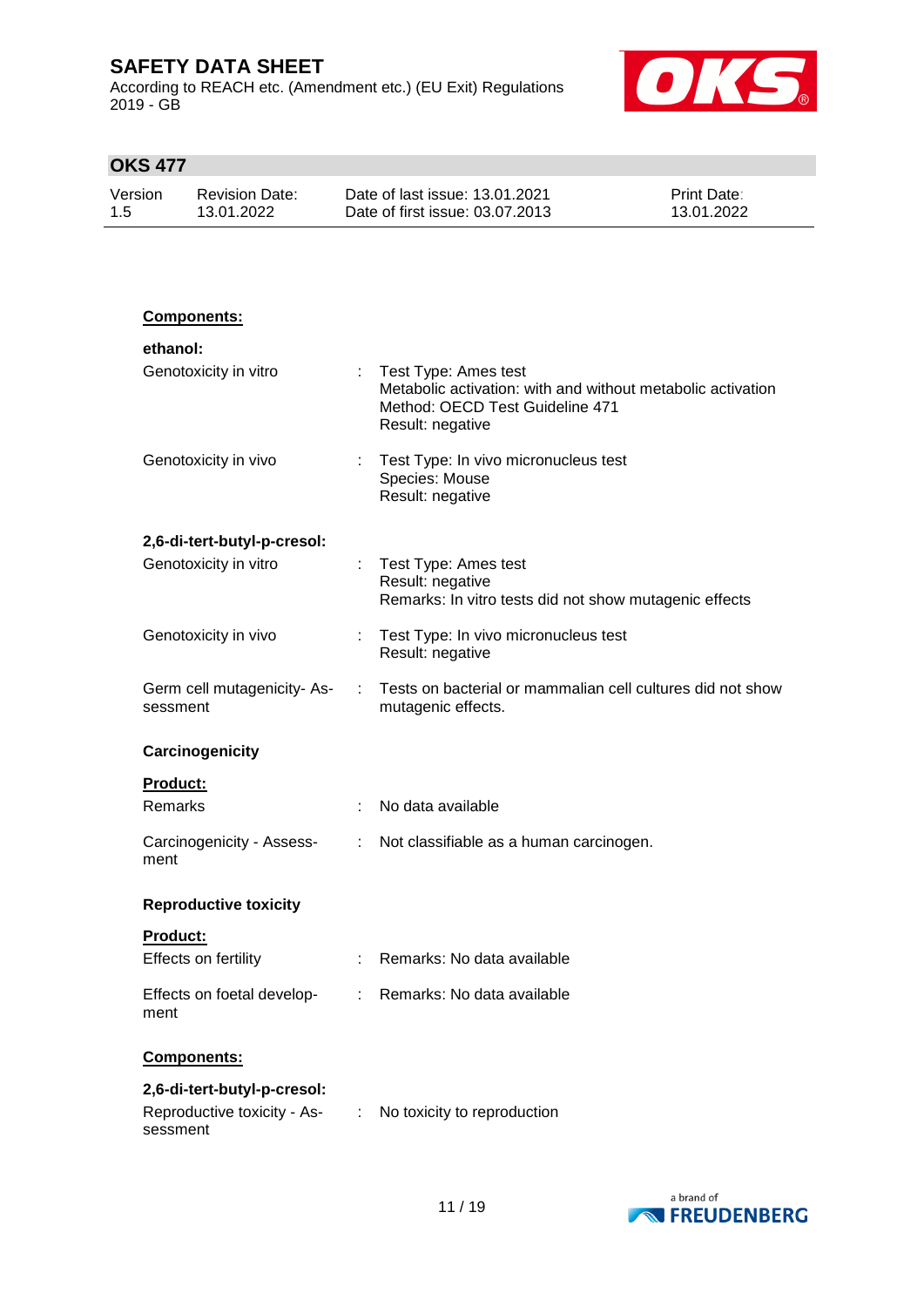According to REACH etc. (Amendment etc.) (EU Exit) Regulations 2019 - GB



# **OKS 477**

| Version<br>1.5                    | <b>Revision Date:</b><br>13.01.2022       | Date of last issue: 13.01.2021<br>Date of first issue: 03.07.2013                                   | <b>Print Date:</b><br>13.01.2022 |
|-----------------------------------|-------------------------------------------|-----------------------------------------------------------------------------------------------------|----------------------------------|
|                                   |                                           |                                                                                                     |                                  |
|                                   | <b>STOT - single exposure</b>             |                                                                                                     |                                  |
|                                   | Components:                               |                                                                                                     |                                  |
|                                   |                                           |                                                                                                     |                                  |
| ethanol:                          | Assessment                                | The substance or mixture is not classified as specific target<br>organ toxicant, single exposure.   |                                  |
|                                   | 2,6-di-tert-butyl-p-cresol:               |                                                                                                     |                                  |
|                                   | Assessment                                | The substance or mixture is not classified as specific target<br>organ toxicant, single exposure.   |                                  |
|                                   | <b>STOT - repeated exposure</b>           |                                                                                                     |                                  |
|                                   | Components:                               |                                                                                                     |                                  |
| ethanol:                          |                                           |                                                                                                     |                                  |
|                                   | Assessment                                | The substance or mixture is not classified as specific target<br>organ toxicant, repeated exposure. |                                  |
|                                   | 2,6-di-tert-butyl-p-cresol:               |                                                                                                     |                                  |
|                                   | Assessment                                | The substance or mixture is not classified as specific target<br>organ toxicant, repeated exposure. |                                  |
|                                   | <b>Repeated dose toxicity</b>             |                                                                                                     |                                  |
| <b>Product:</b>                   |                                           |                                                                                                     |                                  |
| Remarks                           |                                           | This information is not available.                                                                  |                                  |
|                                   | <b>Components:</b>                        |                                                                                                     |                                  |
| ethanol:                          |                                           |                                                                                                     |                                  |
| Species<br><b>NOAEL</b><br>Method | <b>Application Route</b><br>Exposure time | Rat, female<br>1,730 mg/kg<br>Oral<br>90 d<br><b>OECD Test Guideline 408</b>                        |                                  |
|                                   | <b>Aspiration toxicity</b>                |                                                                                                     |                                  |

### **Product:**

This information is not available.

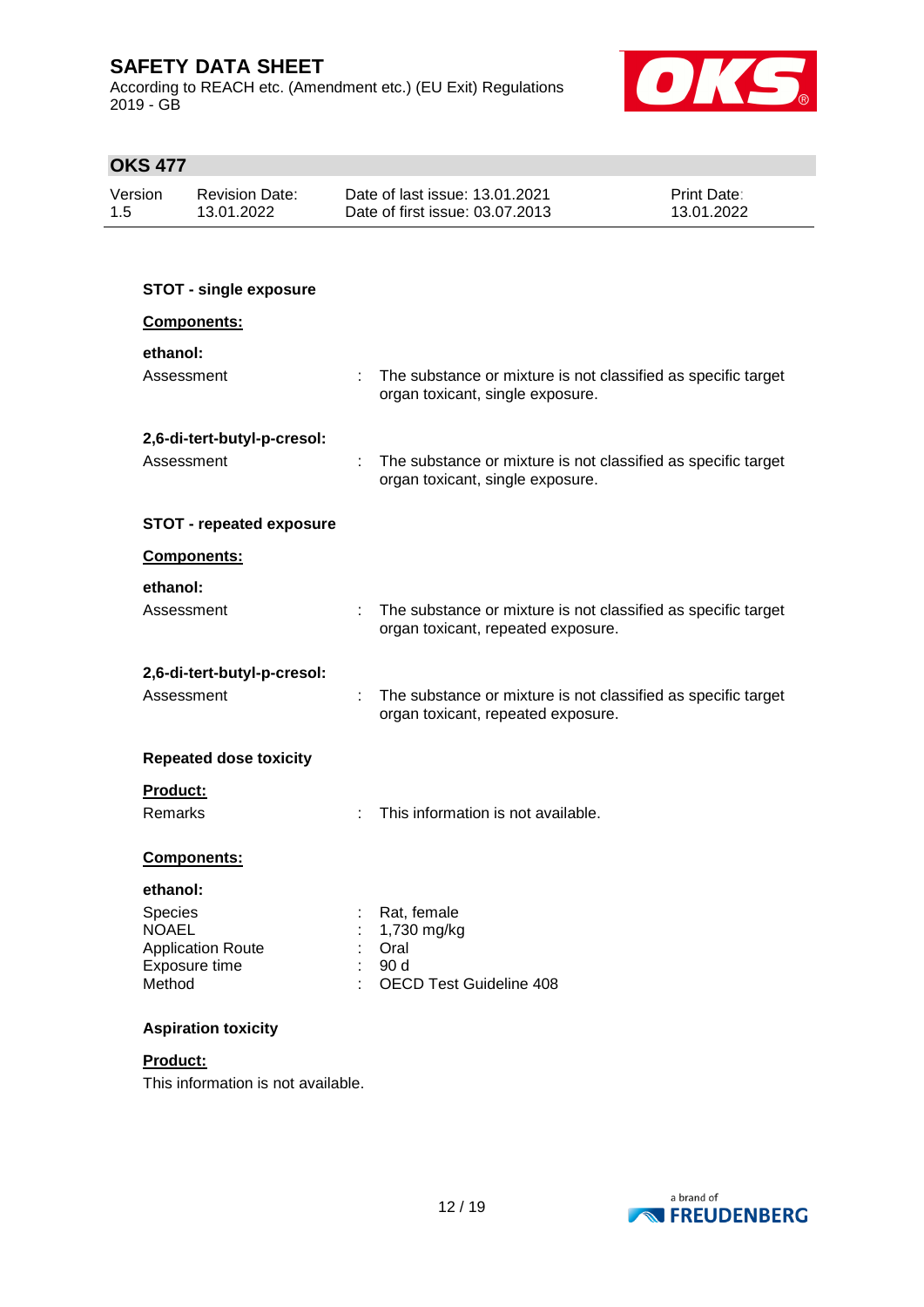According to REACH etc. (Amendment etc.) (EU Exit) Regulations 2019 - GB



### **OKS 477**

| Version | Revision Date: | Date of last issue: 13.01.2021  | <b>Print Date:</b> |
|---------|----------------|---------------------------------|--------------------|
| 1.5     | 13.01.2022     | Date of first issue: 03.07.2013 | 13.01.2022         |

#### **Components:**

**ethanol:** No aspiration toxicity classification

#### **2,6-di-tert-butyl-p-cresol:**

No aspiration toxicity classification

#### **Further information**

#### **Product:**

Remarks : Information given is based on data on the components and the toxicology of similar products.

### **SECTION 12: Ecological information**

#### **12.1 Toxicity**

| Product:                                                                            |                                                                                                                     |
|-------------------------------------------------------------------------------------|---------------------------------------------------------------------------------------------------------------------|
| Toxicity to fish                                                                    | Remarks: Harmful to aquatic organisms, may cause long-term<br>adverse effects in the aquatic environment.           |
| Toxicity to daphnia and other : Remarks: No data available<br>aquatic invertebrates |                                                                                                                     |
| Toxicity to algae/aquatic<br>plants                                                 | : Remarks: No data available                                                                                        |
| Toxicity to microorganisms                                                          | Remarks: No data available                                                                                          |
| Components:                                                                         |                                                                                                                     |
| ethanol:                                                                            |                                                                                                                     |
| Toxicity to fish                                                                    | : LC50 (Pimephales promelas (fathead minnow)): 3,220 mg/l<br>Exposure time: 96 h                                    |
| aquatic invertebrates                                                               | Toxicity to daphnia and other : EC50 (Daphnia magna (Water flea)): > 10,000 mg/l<br>Exposure time: 48 h             |
| Toxicity to algae/aquatic<br>plants                                                 | : EC50 (Chlorella vulgaris (Fresh water algae)): 275 mg/l<br>Exposure time: 72 h<br>Method: OECD Test Guideline 201 |
| Toxicity to daphnia and other : NOEC: 6,300 mg/l                                    |                                                                                                                     |

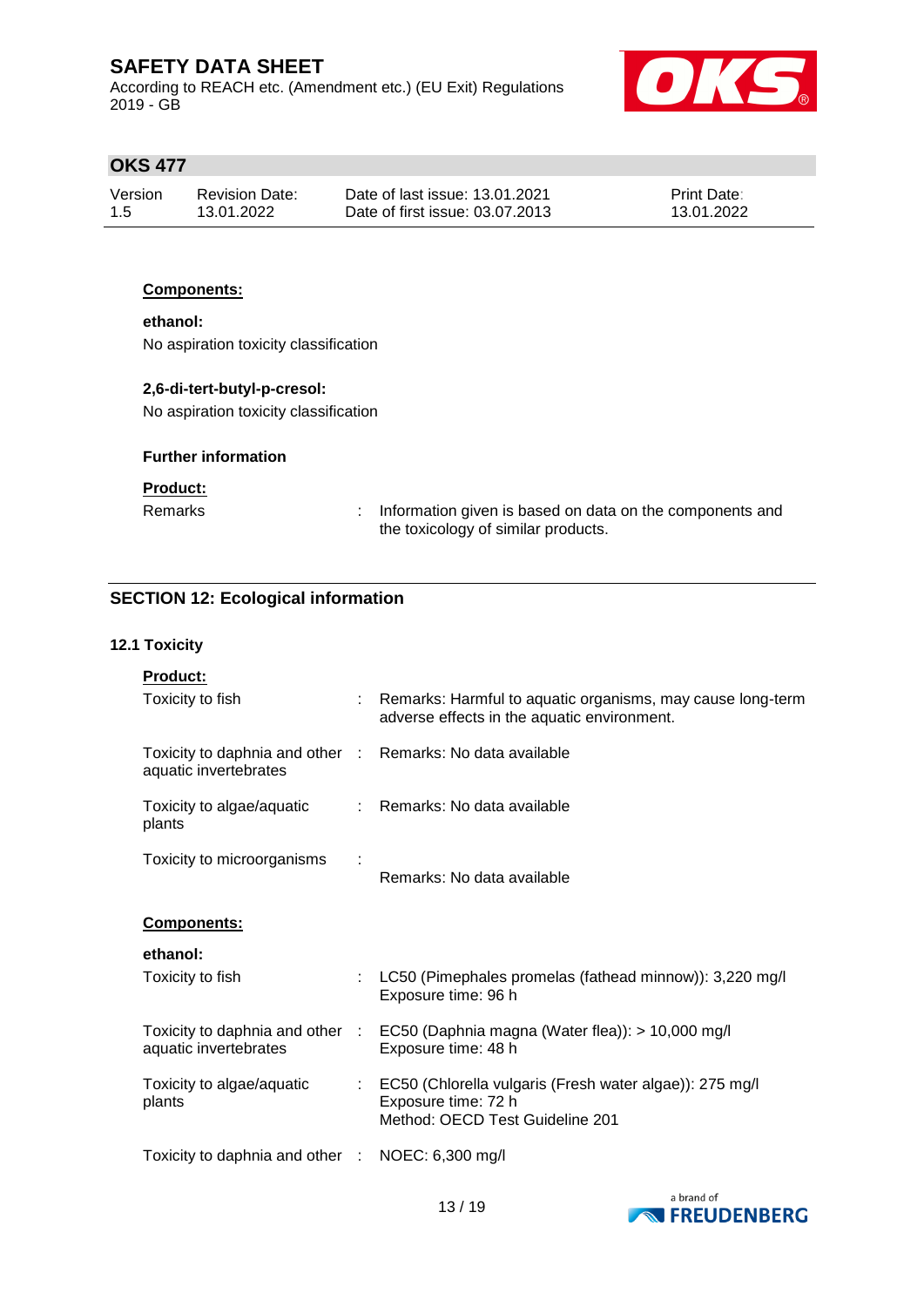According to REACH etc. (Amendment etc.) (EU Exit) Regulations 2019 - GB



# **OKS 477**

| Version<br>1.5 |                 | <b>Revision Date:</b><br>13.01.2022                                               |                               | Date of last issue: 13.01.2021<br>Date of first issue: 03.07.2013                                                                     | <b>Print Date:</b><br>13.01.2022 |
|----------------|-----------------|-----------------------------------------------------------------------------------|-------------------------------|---------------------------------------------------------------------------------------------------------------------------------------|----------------------------------|
|                |                 |                                                                                   |                               |                                                                                                                                       |                                  |
|                | ic toxicity)    | aquatic invertebrates (Chron-                                                     |                               | Exposure time: 48 d<br>Species: Daphnia magna (Water flea)                                                                            |                                  |
|                |                 | 2,6-di-tert-butyl-p-cresol:                                                       |                               |                                                                                                                                       |                                  |
|                |                 | Toxicity to fish                                                                  |                               | LC50 (Danio rerio (zebra fish)): 0.57 mg/l<br>Exposure time: 96 h<br>Method: OECD Test Guideline 203                                  |                                  |
|                |                 | Toxicity to daphnia and other :<br>aquatic invertebrates                          |                               | EC50 (Daphnia magna (Water flea)): 0.61 mg/l<br>Exposure time: 48 h<br>Method: OECD Test Guideline 202                                |                                  |
|                | plants          | Toxicity to algae/aquatic                                                         |                               | : EC50 (Desmodesmus subspicatus (green algae)): > 0.4 mg/l<br>Exposure time: 72 h<br>Method: Regulation (EC) No. 440/2008, Annex, C.3 |                                  |
|                | icity)          | M-Factor (Acute aquatic tox-                                                      | $\sim 10$                     | $\mathbf 1$                                                                                                                           |                                  |
|                | ic toxicity)    | Toxicity to daphnia and other : NOEC: 0.316 mg/l<br>aquatic invertebrates (Chron- |                               | Exposure time: 21 d<br>Species: Daphnia magna (Water flea)                                                                            |                                  |
|                | toxicity)       | M-Factor (Chronic aquatic                                                         | $\mathcal{I}^{\mathcal{I}}$ . | $\mathbf{1}$                                                                                                                          |                                  |
|                |                 | 12.2 Persistence and degradability                                                |                               |                                                                                                                                       |                                  |
|                | <b>Product:</b> |                                                                                   |                               |                                                                                                                                       |                                  |
|                |                 | Biodegradability                                                                  | ÷                             | Remarks: No data available                                                                                                            |                                  |
|                | ity             | Physico-chemical removabil-                                                       |                               | Remarks: No data available                                                                                                            |                                  |
|                |                 | <b>Components:</b>                                                                |                               |                                                                                                                                       |                                  |
|                | ethanol:        |                                                                                   |                               |                                                                                                                                       |                                  |
|                |                 | Biodegradability                                                                  |                               | Test Type: aerobic<br>Result: Readily biodegradable.<br>Kinetic:<br>28 d: 97 %<br>Method: OECD Test Guideline 301B                    |                                  |
|                |                 | 2,6-di-tert-butyl-p-cresol:<br>Biodegradability                                   |                               | Test Type: aerobic<br>Inoculum: activated sludge<br>Result: Not rapidly biodegradable                                                 |                                  |

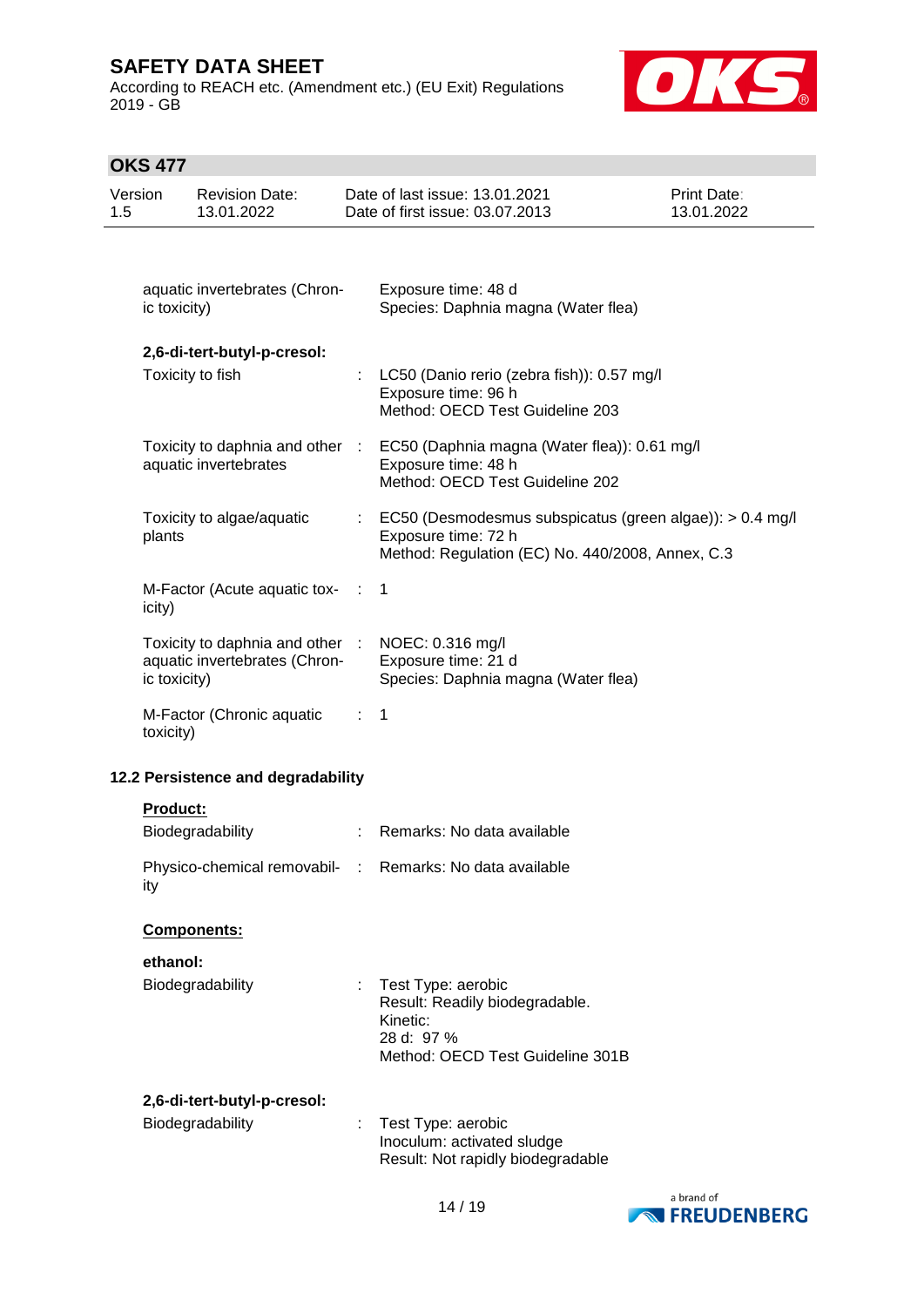According to REACH etc. (Amendment etc.) (EU Exit) Regulations 2019 - GB



# **OKS 477**

| Version | <b>Revision Date:</b> | Date of last issue: 13.01.2021  | <b>Print Date:</b> |
|---------|-----------------------|---------------------------------|--------------------|
| -1.5    | 13.01.2022            | Date of first issue: 03.07.2013 | 13.01.2022         |

Biodegradation: 4.5 % Exposure time: 28 d Method: OECD Test Guideline 301C

#### **12.3 Bioaccumulative potential**

| <b>Product:</b>                                    |                                                                                                                                                                                                                         |                                                                                                                                                   |
|----------------------------------------------------|-------------------------------------------------------------------------------------------------------------------------------------------------------------------------------------------------------------------------|---------------------------------------------------------------------------------------------------------------------------------------------------|
| <b>Bioaccumulation</b>                             | Remarks: This mixture contains no substance considered to<br>be persistent, bioaccumulating and toxic (PBT).<br>This mixture contains no substance considered to be very<br>persistent and very bioaccumulating (vPvB). |                                                                                                                                                   |
| <b>Components:</b>                                 |                                                                                                                                                                                                                         |                                                                                                                                                   |
| ethanol:                                           |                                                                                                                                                                                                                         |                                                                                                                                                   |
| <b>Bioaccumulation</b>                             |                                                                                                                                                                                                                         | Bioconcentration factor (BCF): 3.2<br>Remarks: Due to the distribution coefficient n-octanol/water,<br>accumulation in organisms is not expected. |
| Partition coefficient: n-<br>octanol/water         | $\mathbb{R}^n$                                                                                                                                                                                                          | log Pow: -0.35 (20 $^{\circ}$ C)<br>Method: OECD Test Guideline 117                                                                               |
| 2,6-di-tert-butyl-p-cresol:                        |                                                                                                                                                                                                                         |                                                                                                                                                   |
| <b>Bioaccumulation</b>                             |                                                                                                                                                                                                                         | Bioconcentration factor (BCF): 598.4                                                                                                              |
| Partition coefficient: n-<br>octanol/water         |                                                                                                                                                                                                                         | log Pow: 5.1                                                                                                                                      |
| 12.4 Mobility in soil                              |                                                                                                                                                                                                                         |                                                                                                                                                   |
| <b>Product:</b>                                    |                                                                                                                                                                                                                         |                                                                                                                                                   |
| <b>Mobility</b>                                    |                                                                                                                                                                                                                         | Remarks: No data available                                                                                                                        |
| Distribution among environ-<br>mental compartments |                                                                                                                                                                                                                         | Remarks: No data available                                                                                                                        |

#### **12.5 Results of PBT and vPvB assessment**

| <b>Product:</b> |                                                                                                                                                                                                                 |
|-----------------|-----------------------------------------------------------------------------------------------------------------------------------------------------------------------------------------------------------------|
| Assessment      | : This substance/mixture contains no components considered<br>to be either persistent, bioaccumulative and toxic (PBT), or<br>very persistent and very bioaccumulative (vPvB) at levels of<br>$0.1\%$ or higher |

#### **Components:**

#### **ethanol:**

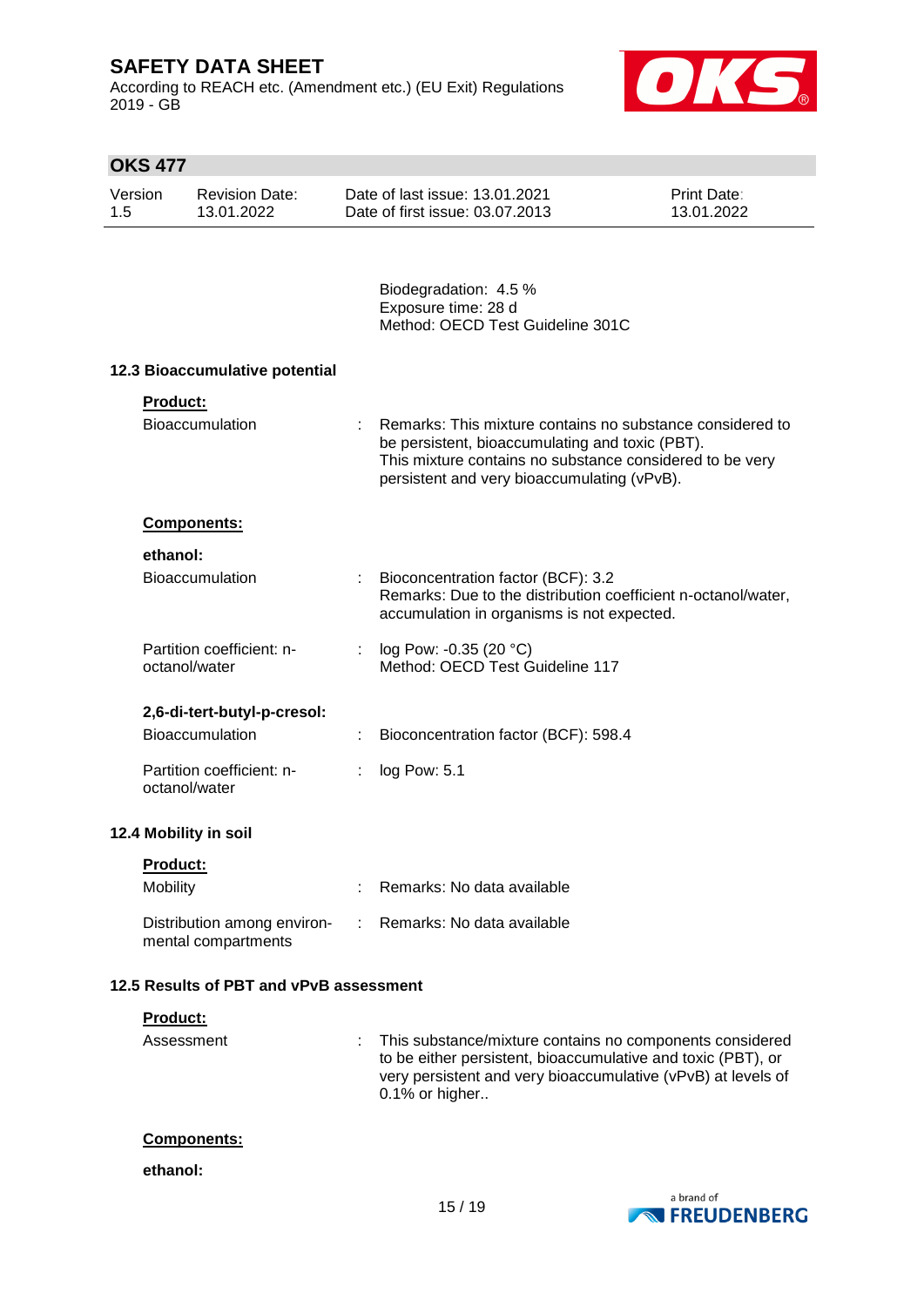According to REACH etc. (Amendment etc.) (EU Exit) Regulations 2019 - GB



# **OKS 477**

| Version<br>1.5                            |                         | <b>Revision Date:</b><br>13.01.2022 |                                                                   | Date of last issue: 13.01.2021<br>Date of first issue: 03.07.2013                                                                                                                                                                                                         | Print Date:<br>13.01.2022 |
|-------------------------------------------|-------------------------|-------------------------------------|-------------------------------------------------------------------|---------------------------------------------------------------------------------------------------------------------------------------------------------------------------------------------------------------------------------------------------------------------------|---------------------------|
|                                           | Assessment              |                                     |                                                                   | : This substance is not considered to be persistent, bioaccumu-<br>lating and toxic (PBT) This substance is not considered to be<br>very persistent and very bioaccumulating (vPvB)                                                                                       |                           |
| 2,6-di-tert-butyl-p-cresol:<br>Assessment |                         |                                     | Non-classified PBT substance. Non-classified vPvB sub-<br>stance. |                                                                                                                                                                                                                                                                           |                           |
|                                           |                         | 12.6 Other adverse effects          |                                                                   |                                                                                                                                                                                                                                                                           |                           |
|                                           | <b>Product:</b><br>tial | Endocrine disrupting poten-         | ÷.                                                                | The substance/mixture does not contain components consid-<br>ered to have endocrine disrupting properties according to<br>REACH Article 57(f) or Commission Delegated regulation<br>(EU) 2017/2100 or Commission Regulation (EU) 2018/605 at<br>levels of 0.1% or higher. |                           |
|                                           | mation                  | Additional ecological infor-        |                                                                   | Harmful to aquatic life with long lasting effects.                                                                                                                                                                                                                        |                           |

### **SECTION 13: Disposal considerations**

| 13.1 Waste treatment methods |                                                                                                                                                                                                                    |
|------------------------------|--------------------------------------------------------------------------------------------------------------------------------------------------------------------------------------------------------------------|
| Product<br>÷.                | The product should not be allowed to enter drains, water<br>courses or the soil.<br>Do not dispose of with domestic refuse.<br>Dispose of as hazardous waste in compliance with local and<br>national regulations. |
|                              | Waste codes should be assigned by the user based on the<br>application for which the product was used.                                                                                                             |
| Contaminated packaging       | : Packaging that is not properly emptied must be disposed of as<br>the unused product.<br>Dispose of waste product or used containers according to<br>local regulations.                                           |
|                              | The following Waste Codes are only suggestions:                                                                                                                                                                    |
| Waste Code<br>÷.             | used product, unused product<br>12 01 12*, spent waxes and fats                                                                                                                                                    |
|                              | uncleaned packagings<br>15 01 10, packaging containing residues of or contaminated<br>by hazardous substances                                                                                                      |

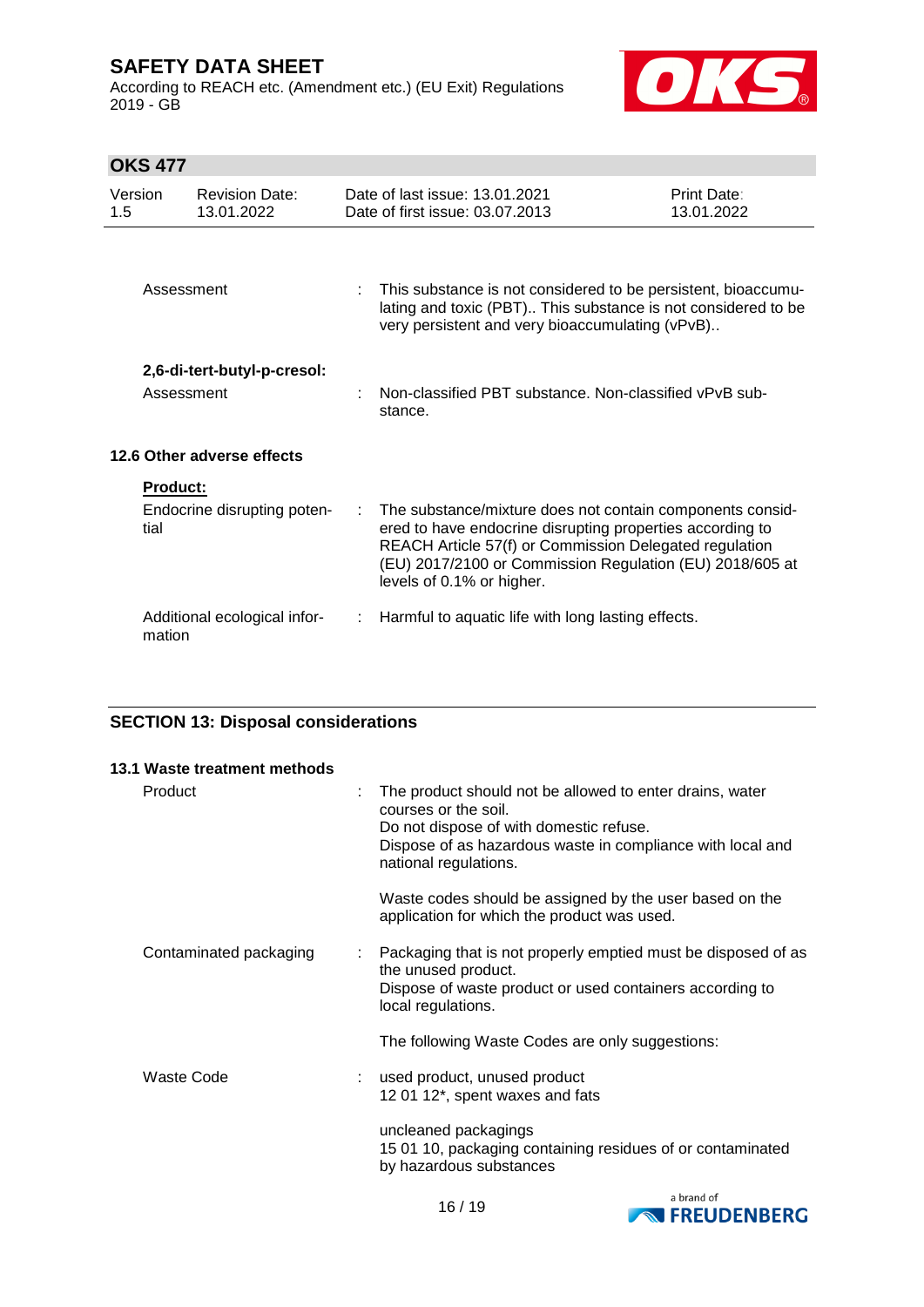According to REACH etc. (Amendment etc.) (EU Exit) Regulations 2019 - GB



## **OKS 477**

| Version | <b>Revision Date:</b> | Date of last issue: 13.01.2021  | <b>Print Date:</b> |
|---------|-----------------------|---------------------------------|--------------------|
| 1.5     | 13.01.2022            | Date of first issue: 03.07.2013 | 13.01.2022         |

### **SECTION 14: Transport information**

#### **14.1 UN number**

Not regulated as a dangerous good

#### **14.2 UN proper shipping name**

Not regulated as a dangerous good

#### **14.3 Transport hazard class(es)**

Not regulated as a dangerous good

#### **14.4 Packing group**

Not regulated as a dangerous good

#### **14.5 Environmental hazards**

Not regulated as a dangerous good

#### **14.6 Special precautions for user**

Not applicable

**14.7 Transport in bulk according to Annex II of Marpol and the IBC Code**

Remarks : Not applicable for product as supplied.

#### **SECTION 15: Regulatory information**

| ture | 15.1 Safety, health and environmental regulations/legislation specific for the substance or mix-                                                     |    |                                                                                                                                |
|------|------------------------------------------------------------------------------------------------------------------------------------------------------|----|--------------------------------------------------------------------------------------------------------------------------------|
|      | REACH - Restrictions on the manufacture, placing on<br>the market and use of certain dangerous substances,<br>preparations and articles (Annex XVII) | ÷. | Not applicable                                                                                                                 |
|      | REACH - Candidate List of Substances of Very High<br>Concern for Authorisation (Article 59).                                                         |    | This product does not contain sub-<br>stances of very high concern (Regu-<br>lation (EC) No 1907/2006 (REACH),<br>Article 57). |
|      | REACH - List of substances subject to authorisation<br>(Annex XIV)                                                                                   |    | Not applicable                                                                                                                 |
|      | Regulation (EC) No 1005/2009 on substances that de-<br>plete the ozone layer                                                                         |    | Not applicable                                                                                                                 |
|      | Regulation (EU) 2019/1021 on persistent organic pollu-<br>tants (recast)                                                                             | ÷. | Not applicable                                                                                                                 |
|      | Regulation (EC) No 649/2012 of the European Parlia-<br>ment and the Council concerning the export and import                                         |    | Not applicable                                                                                                                 |

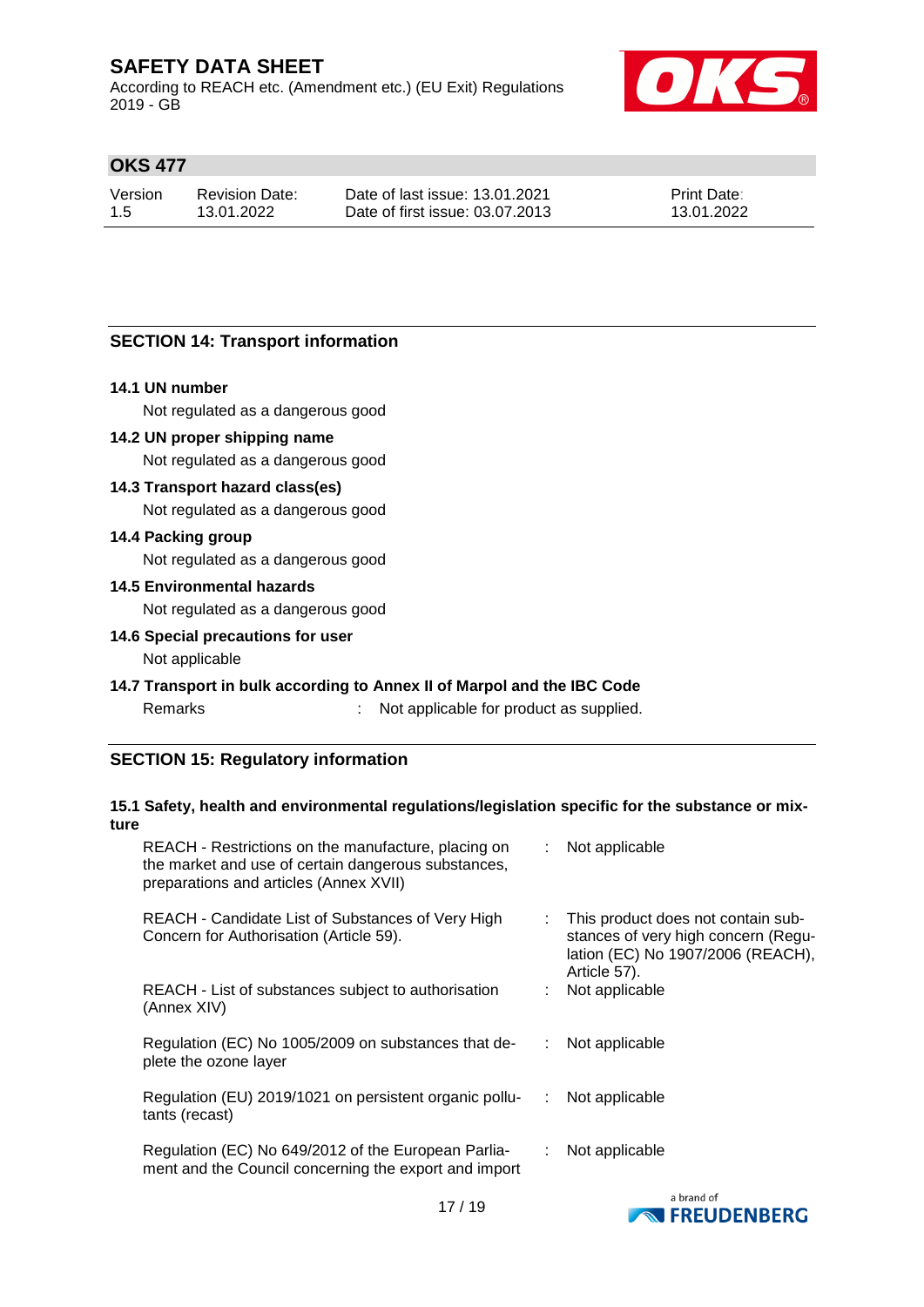According to REACH etc. (Amendment etc.) (EU Exit) Regulations 2019 - GB



### **OKS 477**

| Version | <b>Revision Date:</b> | Date of last issue: 13.01.2021  | <b>Print Date:</b> |
|---------|-----------------------|---------------------------------|--------------------|
| 1.5     | 13.01.2022            | Date of first issue: 03.07.2013 | 13.01.2022         |

of dangerous chemicals

| Seveso III: Directive 2012/18/EU of the European<br>Parliament and of the Council on the control of<br>major-accident hazards involving dangerous sub-<br>stances. |  | Not applicable                                                                                                                                                        |
|--------------------------------------------------------------------------------------------------------------------------------------------------------------------|--|-----------------------------------------------------------------------------------------------------------------------------------------------------------------------|
| Volatile organic compounds                                                                                                                                         |  | Directive 2010/75/EU of 24 November 2010 on industrial<br>emissions (integrated pollution prevention and control)<br>Volatile organic compounds (VOC) content: 1.91 % |

#### **15.2 Chemical safety assessment**

This information is not available.

### **SECTION 16: Other information**

#### **Full text of H-Statements**

| H <sub>225</sub>  | : Highly flammable liquid and vapour.                   |
|-------------------|---------------------------------------------------------|
| H <sub>3</sub> 19 | : Causes serious eye irritation.                        |
| H400              | $\therefore$ Very toxic to aquatic life.                |
| H410              | : Very toxic to aquatic life with long lasting effects. |

#### **Full text of other abbreviations**

| GB EH40       | : UK. EH40 WEL - Workplace Exposure Limits               |
|---------------|----------------------------------------------------------|
| GB EH40 / TWA | : Long-term exposure limit (8-hour TWA reference period) |

ADN - European Agreement concerning the International Carriage of Dangerous Goods by Inland Waterways; ADR - European Agreement concerning the International Carriage of Dangerous Goods by Road; AIIC - Australian Inventory of Industrial Chemicals; ASTM - American Society for the Testing of Materials; bw - Body weight; CLP - Classification Labelling Packaging Regulation; Regulation (EC) No 1272/2008; CMR - Carcinogen, Mutagen or Reproductive Toxicant; DIN - Standard of the German Institute for Standardisation; DSL - Domestic Substances List (Canada); ECHA - European Chemicals Agency; EC-Number - European Community number; ECx - Concentration associated with x% response; ELx - Loading rate associated with x% response; EmS - Emergency Schedule; ENCS - Existing and New Chemical Substances (Japan); ErCx - Concentration associated with x% growth rate response; GHS - Globally Harmonized System; GLP - Good Laboratory Practice; IARC - International Agency for Research on Cancer; IATA - International Air Transport Association; IBC - International Code for the Construction and Equipment of Ships carrying Dangerous Chemicals in Bulk; IC50 - Half maximal inhibitory concentration; ICAO - International Civil Aviation Organization; IECSC - Inventory of Existing Chemical Substances in China; IMDG - International Maritime Dangerous Goods; IMO - International Maritime Organization; ISHL - Industrial Safety and Health Law (Japan); ISO - International Organisation for Standardization; KECI - Korea Existing Chemicals Inventory; LC50 - Lethal Concentration to 50 % of a test population; LD50 - Lethal Dose to 50% of a test population (Median Lethal Dose); MARPOL -